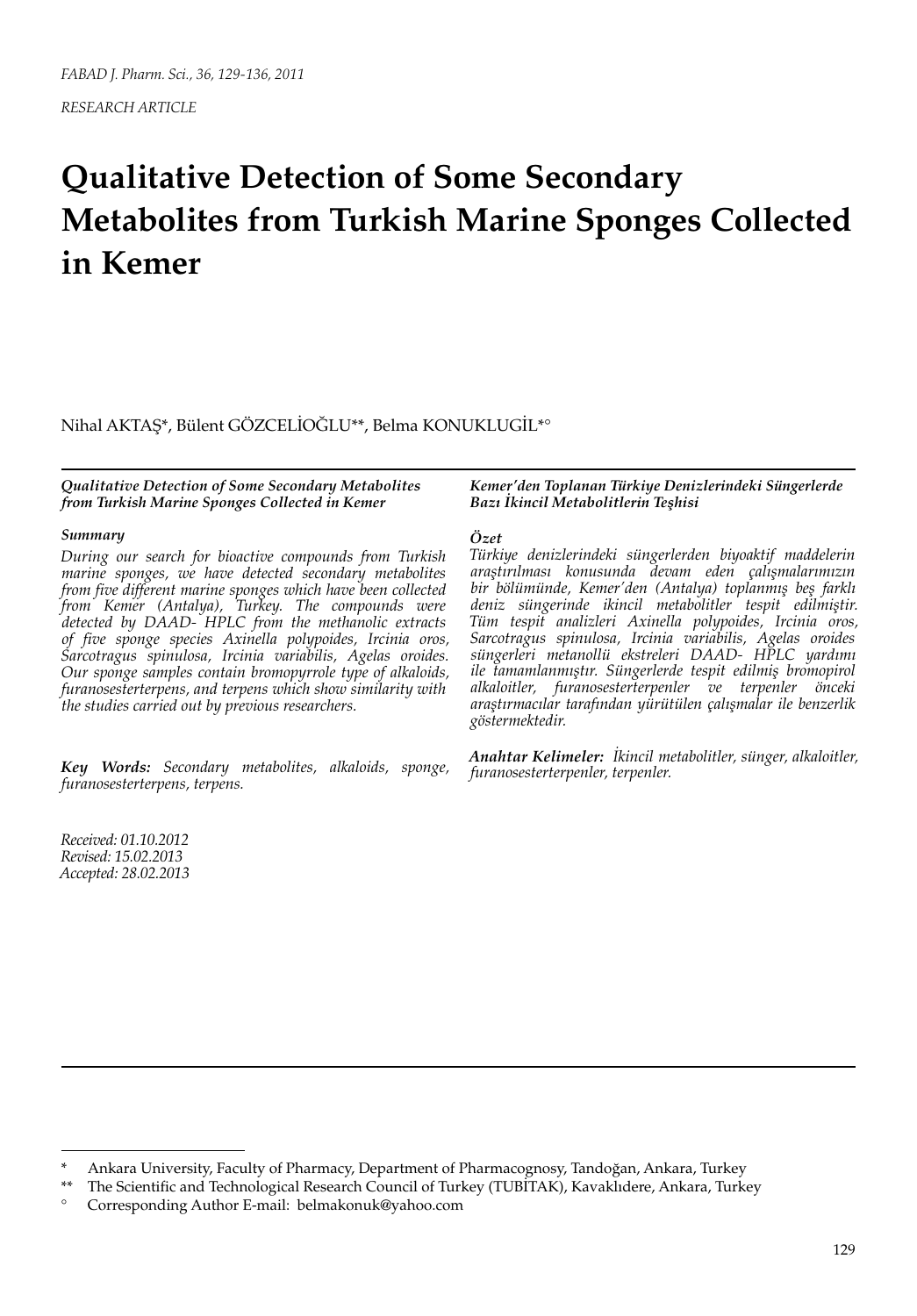## **INTRODUCTION**

The role of natural products from all sources in drug discovery was reviewed and more comprehensive coverage has been given to plants over the last 18 years (1-3). It has been reported at least 119 compounds derived from 90 plant species, can be considered as important drugs. Further evidence of the importance of the natural products is proved by the fact that close to half of the best selling pharmaceuticals were either natural products or their derivatives (4, 5).

Marine natural products chemistry has experienced explosive growth over the last sixty years beginning with Werner Bergmann's pioneering work in 1950's, isolation of three nucleosides: spongouridine, spongothymidine and spongosine from the Caribbean sponge *Cryptotethia crpta* Laubenfels. These compounds have been models for developing the synthesized virustatic Ara-A. From the beginning of last century, ocean biodiversity estimates the number of species to range from 1.5 to 4.5 million.

Sponges have been living on the earth as organisms for several hundred million years. They are sessile, soft- bodied organisms that lack physical defense and, therefore evolved chemical defense mechanisms that produce bioactive secondary metabolites.

Under different groups of marine invertebrates and algae, the sponges are found to be the most productive and interesting sources of natural substances in the last 38 years regarding their contents (6, 7).

Since Bergmann's work, many biologically active and structurally original compounds have been discovered from sponges and many of these compounds have potential application as anticancer agents (8).

During our search for bioactive compounds from Turkish marine sponges, we have analyzed the methanolic extracts of 5 different sponge species (*Ircinia variabilis*, *Ircinia oros*, *Axinella polypoides*, *Sarcotragus spinulosa*, *Agelas oroides*, respectively) collected by scuba divers in Kemer, Antalya, Turkey.

## **MATERIALS AND METHODS Materials**

The sponges *Axinella polypoides, Ircinia oros, Agelas oroides, Sarcotragus spinulosa, Ircinia variabilis* were collected by scuba divers in Kemer, on the south coast of Turkey, in March 2012, and were identified by Dr. Bülent Gözcelioğlu (one of us) and the sponge samples were deposited at Ankara University, Faculty of Pharmacy, Ankara, Turkey.

## **Methods**

Extraction of the crude extracts was carried out as described by Ebel (9). The extracts were evaporated by vacuum and lyophilized by a dry freezer. The extract yields of each sponge are as shown below:

*Axinella polypoides:* 1,76 g *Ircinia oros:* 1,85 g *Agelas oroides:* 2,99 g *Sarcotragus spinulosa:* 1,73 g *Ircinia variabilis:* 1,93 g

The sponge extracts were investigated for their contents of compounds by High Pressure Liquid Chromatography- Diode Array Detector (HPLC-DAD) method, given in table 1. Routine detections were at 235, 254, 280 and 340 nm. Comparison of the online-UV spectra with a spectra library facilitated the compounds detection. Samples were solved in 100 % HPLC methanol, and centrifuged prior to analysis in order to avoid particles that occlude the HPLC column. Analytical HPLC system specifications are as described below:

| Table 1. Solvent system and standard gradient employed |
|--------------------------------------------------------|
| for analytical HPLC. Flow rate: 1 ml/min.              |

| Time<br>(min) | 0.02% phosphoric acid,<br>pH 2 (%) H <sub>2</sub> O | Methanol<br>(%) |
|---------------|-----------------------------------------------------|-----------------|
| 0             | 90                                                  | 10              |
| 5             | 90                                                  | 10              |
| 35            | O                                                   | 100             |
| 45            | 0                                                   | 100             |
| 50            | 90                                                  | 10              |
| 60            | 90                                                  | 10              |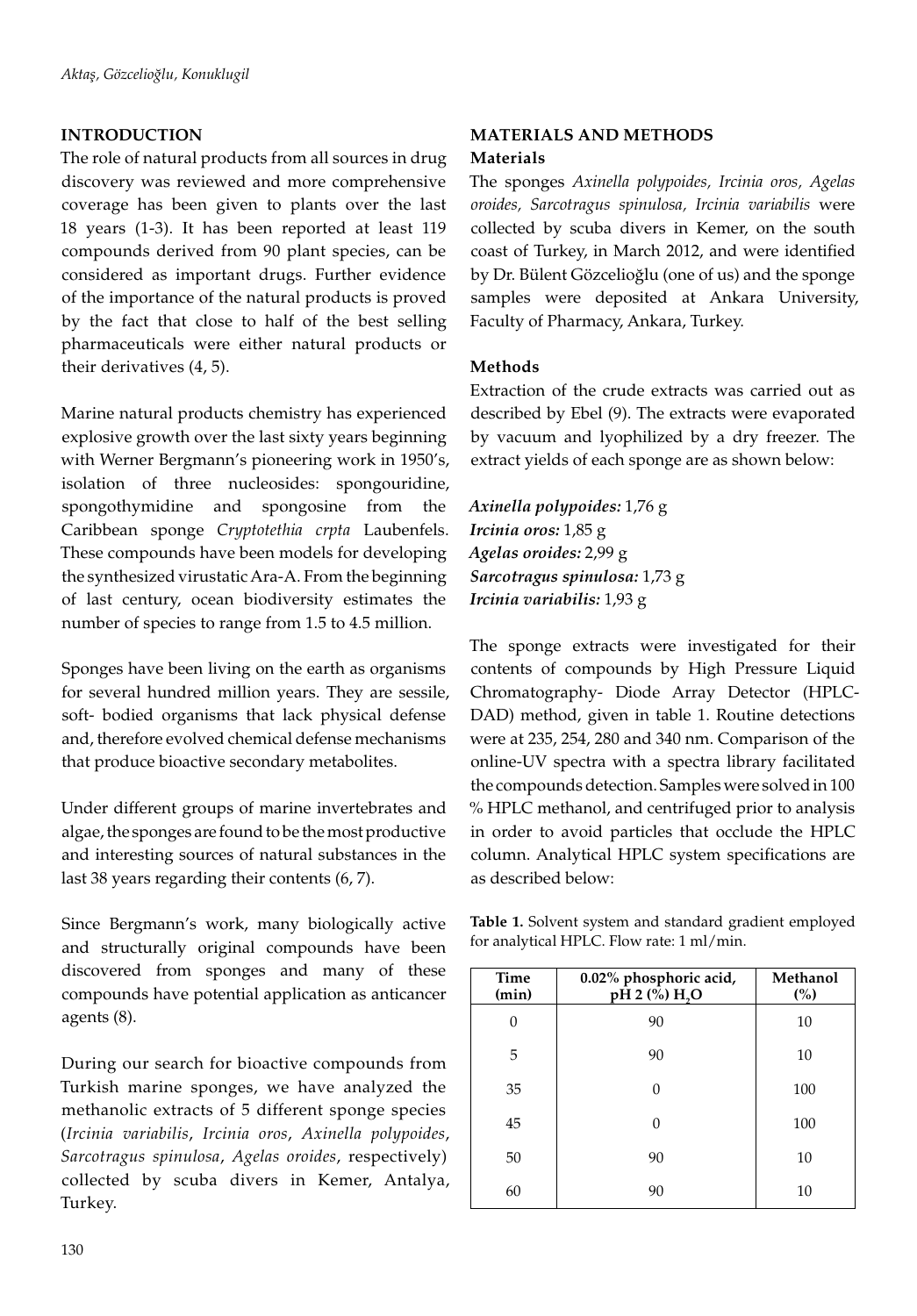### **RESULTS AND DISCUSSION Results**

After analysis of the crude extracts of five sponge samples, some bromopyrole alkaloids, pyrol imidazole alkaloids, bromotyrozine alkaloids, indole alkaloids, furanosesterpenes, phytotoxin, and

depsipeptide were detected. Detections were carried out by comparing HPLC chromatogram of crude extracts with Heinrich Heine University local library database. The detection of secondary metabolites was summarized in Table 2, chemical structures were shown in Figure 1 and HPLC profile of *Agelas oroides* was given in Figure 2.

| Table 2. HPLC results of secondary metabolites from five Turkish marine sponges. |  |  |  |
|----------------------------------------------------------------------------------|--|--|--|
|----------------------------------------------------------------------------------|--|--|--|

| <b>Detected Compound</b> | Classification of<br>Compound          | <b>Retention Time (minutes)</b>                                 | <b>Sponge Species</b>                        |
|--------------------------|----------------------------------------|-----------------------------------------------------------------|----------------------------------------------|
| Purealidin R             | bromotyrosine alkaloid                 | 15.14 min                                                       | Agelas oroides                               |
| Agelanesin A             | terpene                                | 15.74 min                                                       | Agelas oroides                               |
| Oroidin                  | bromopyrrole alkaloid                  | 18.17 min Agelas oroides,<br>18.20min Axinella polypoides       | Agelas oroides,<br>Axinella polypoides       |
| Paxilline                | indole alkaloid                        | 20.12 min                                                       | Agelas oroides                               |
| PC 3.3.6.8.4 F           | new paraherquonin type<br>meroterpenes | 19.26 min                                                       | Agelas oroides                               |
| Mukanadin C              | bromopyrrole alkaloid                  | 21.87 min                                                       | Agelas oroides                               |
| Midpacamide              | pyrrole imidazole alkaloid             | 23.61 min                                                       | Agelas oroides                               |
| Manzacidin A             | bromopyrrole alkaloid                  | 24.26 min                                                       | Agelas oroides                               |
| Kahalide F               | Depsipeptide                           | 8.06 min                                                        | Sarcotragus spinulosa                        |
| Communesin B             | indoline alkaloid                      | 35.51 min Sarcotragus spinulosa,<br>35.23min Ircinia variabilis | Sarcotragus spinulosa,<br>Ircinia variabilis |
| Cerebroside C            | glycosphingolipid                      | 39.40 min                                                       | Sarcotragus spinulosa                        |
| 6-cyclo-S-Pro-R-Leu      | proline containing<br>dioxopiperazine  | 41.16 min                                                       | Sarcotragus spinulosa                        |
| Cyclopenol               | amino acid                             | 31.73 min                                                       | Ircinia variabilis                           |
| Spongiacidin D           | bromopyrrole alkaloid                  | 12.73 min                                                       | Axinella polypoides                          |
| Hymenialdisin            | brominated alkaloid                    | 13.37 min                                                       | Axinella polypoides                          |
| Hymenidin                | bromopyrrole alkaloid                  | 14.11 min                                                       | Axinella polypoides                          |
| Stevensin                | bromopyrrole alkaloid                  | 15.97 min                                                       | Axinella polypoides                          |
| Aeroplysinin-1           | brominated alkaloid                    | 35.35 min                                                       | Axinella polypoides                          |
| Fasciculatin             | furanosesterterpene                    | 31.98 min                                                       | Ircinia oros                                 |
| Mauritamide              | bromopyrrole alkaloid                  | 35.35 min                                                       | Ircinia oros                                 |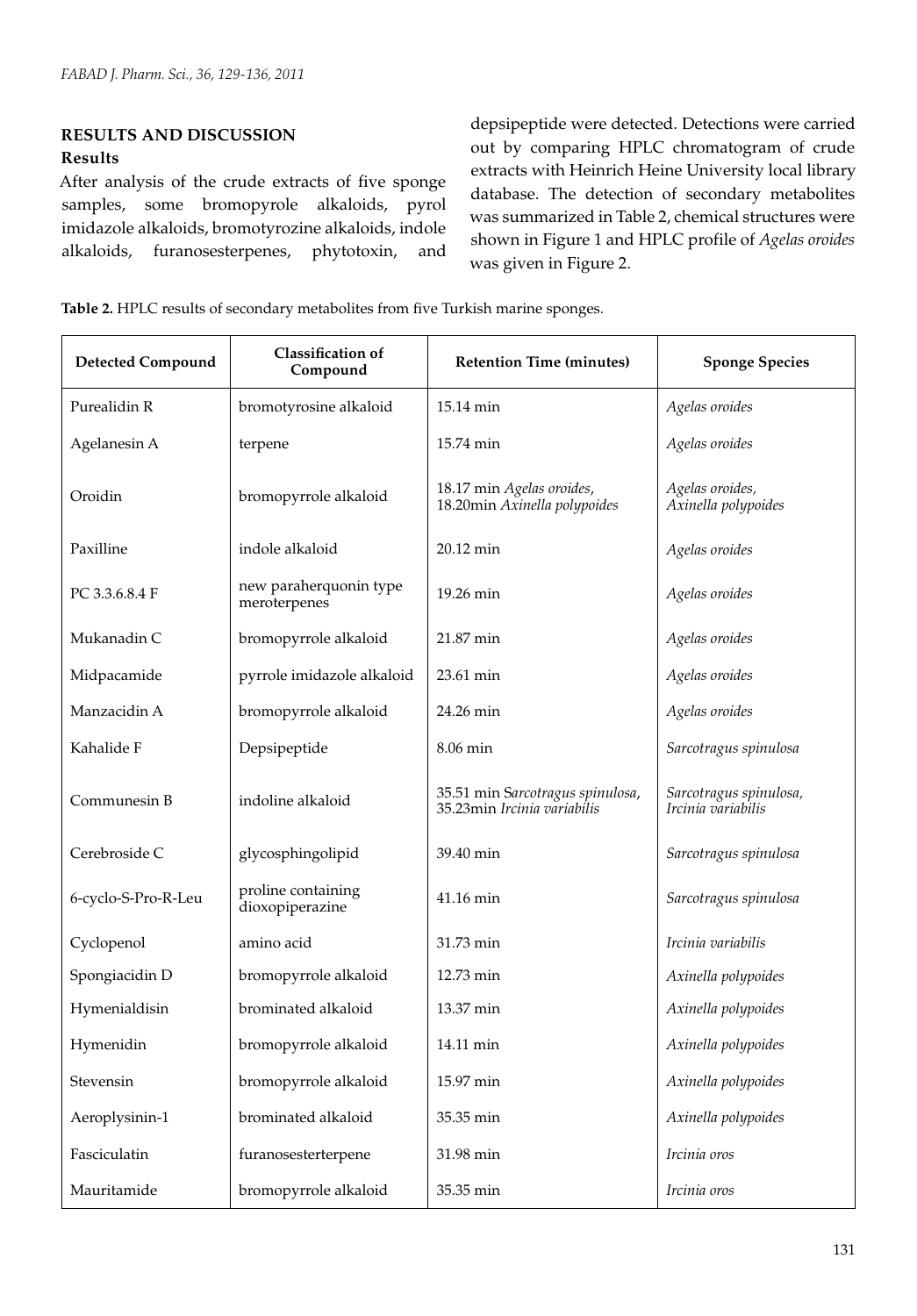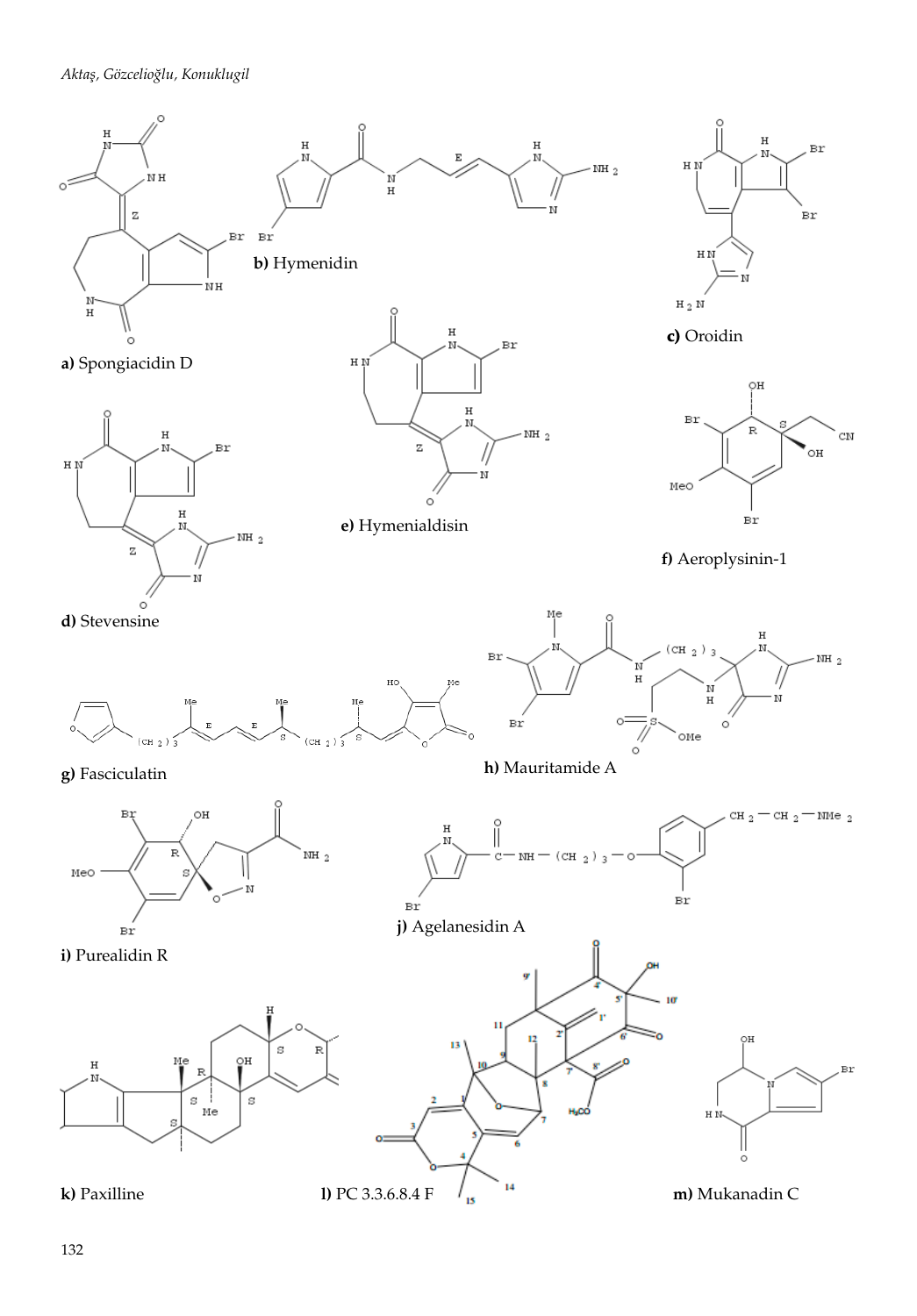

# **Figure 1.** The chemical structures of detected compounds **a-u**.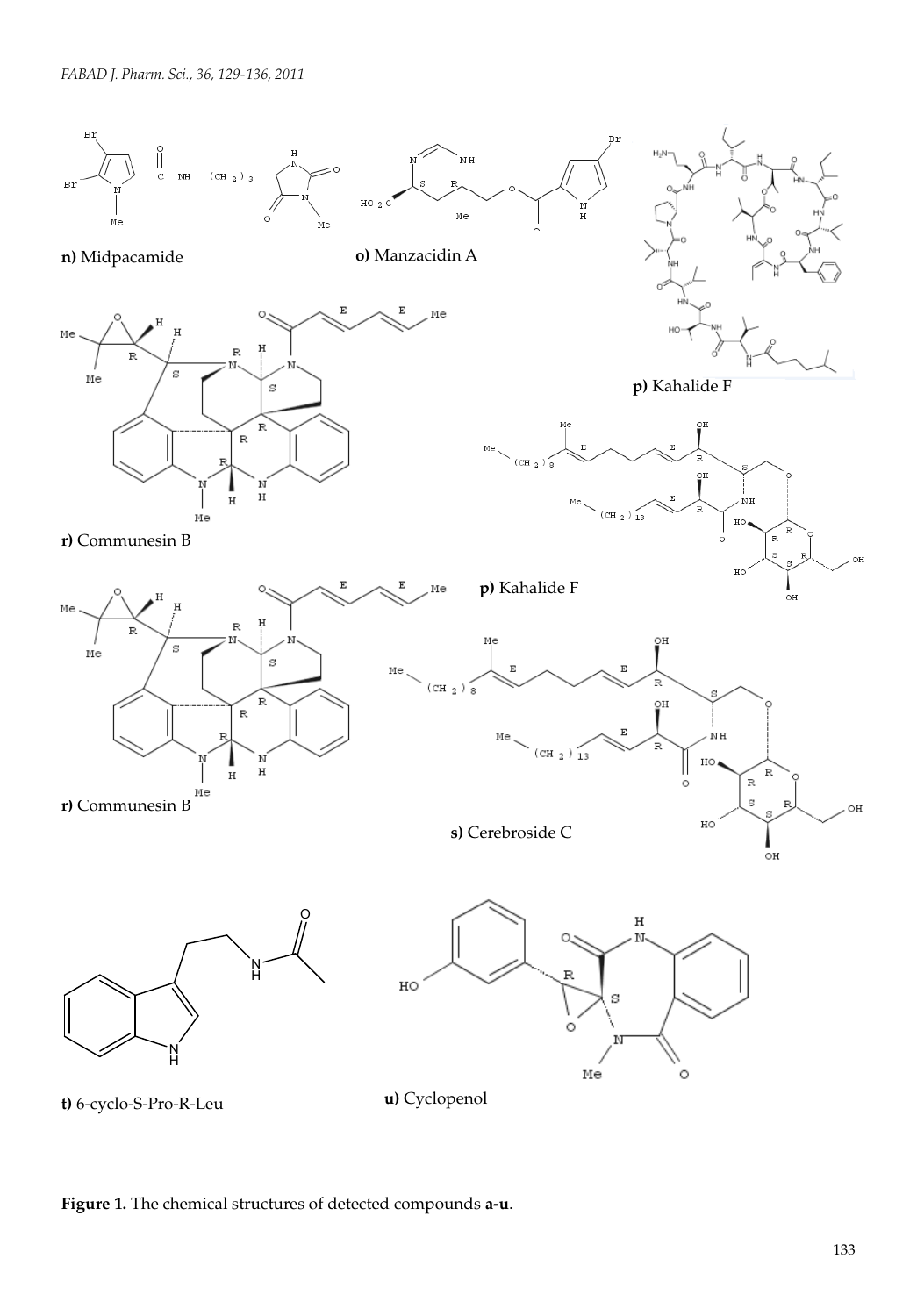

**Figure 2:** HPLC profile of *Agelas oroides*

### **DISCUSSIONS**

Over the last 25 years, marine secondary products have attracted growing interest due to their unique chemical features and bioactivity of these compounds. Thousands of new marine natural products have been reported proving marine natural organisms to be rich and varied source of new structural classes of secondary metabolites (10).

Until now, there have been many papers on chemistry of the marine sponges of *Agelas*, *Axinella*, *Ircinia*, and *Sarcotragus* genera, which have also been chosen as samples of the current study. It has been reported that bromopyrrol-alkaloids, as major compounds of *Agelas* species, besides the indole alkaloids, and terpenoids have also been isolated (11-13, 27-31). *Axinella* species have been known to contain various terpene derivatives, alkaloids, cyclopeptides (14- 17). Over the last 40 years, some compounds mainly furanoterpenes have been obtained from *Ircinia*  species. Indole alkaloids and lipids were previously reported in *Sarcotragus s*pecies (23, 24).

The results from this study are in accordance with previous reports on *Agelas*, *Axinella*, *Ircinia*, and *Sarcotragus* genera. Bromopyrrole alkaloids were found in *Axinella*, *Agelas, Ircinia* species. In

addition to bromopyrrole alkaloids, while *Agelas oroides* contained bromotyrosine alkaloid, indole alkaloid, pyrrole imidazole alkaloid, terpene, and new paraherquonin type meroterpens, *Ircinia oros* contained furanosesterterpene and *Ircinia variabilis*  comprises amino acid and indoline alkaloid. According to our data, depsipeptide, indoline alkaloid, glycosphingolipid and proline containing dioxopiperazine were detected in *Sarcoragus spinulosa*.

As a conclusion, further studies need to be carried out, in order to isolate these detected compounds. Beside the isolation, several investigations have focused on bioactive effects of compounds. In the light of these findings, we are encouraged to isolate and test bioactivity of our detected compounds.

### **ACKNOWLEDGEMENTS**

This work was supported by Ankara University, Coordination Unit of Scientific Research Projects Office (09B3336005).

All the authors are thankful to Prof. P. Proksch, (Germany, Dusseldorf, Heinrich Heine University, Institute of Pharmaceutical Biology and Biotechnology) for his contribution.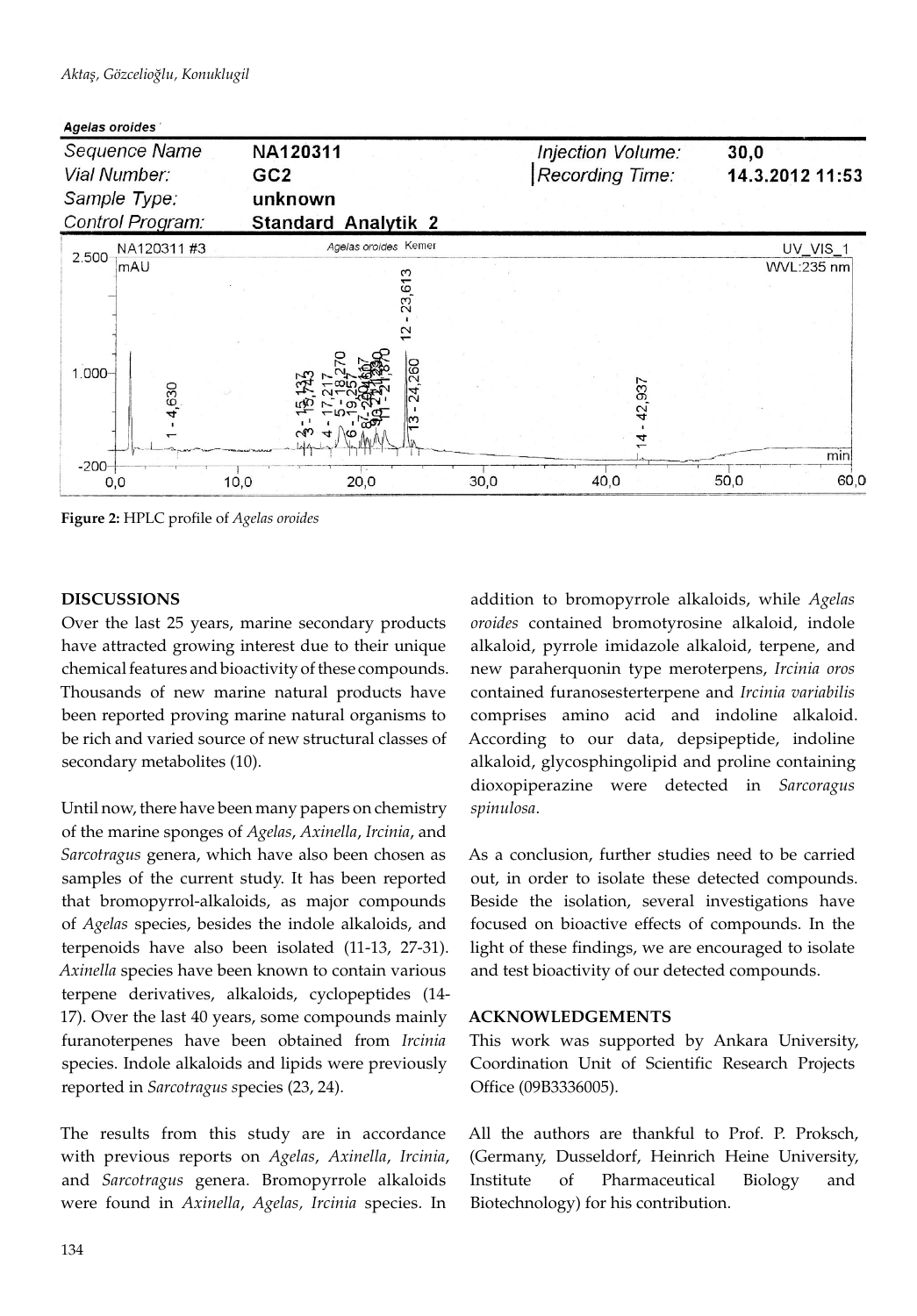#### **REFERENCES**

- 1. Gullo VP. The discovery of natural products with therapeutic potential, University of California: Butterworth-Heinemann; 1994, p. 1-461
- 2. Kinghorn AD., Balandrin M.F. Human medicinal agents from plants. ACS symposium series. Washington DC: American Chemical Society 534;1999. p. 48-55.
- 3. Chadwick D. J. Bioactive compounds from plants. In: Ciba foundation symposium: John Wiley and Sons 154; 1990. p.2-21.
- 4. Farnsworth, NR., Akerele O., Bingel AS., Soejarto DD., Guo, Z. The value of plants used in traditional medicine drug discovery. *Bulletin World Health Organization* 63: 965-981, 1985.
- 5. O'Neil MJ., Lewis, JA. In: Human medicinal agents from plants (Kinghorn A. D. and Balandrin, M. F., eds). ACS symposium series 534. American Chemical Society: Washington DC; 1993. p. 48-55.
- 6. Bergmann W. and Bruke, D. C*.* Contributions to the study of marine products, XXXIX. The nucleosides of sponges. III Spongothymidine and spongouridine. *Journal of Organic Chemistry*. 20:1501-1507, 1955.
- 7. Proksch, P. *Deutschen Apotheken Zeitung*. 134: 5069-5084, 1994.
- 8. Baker Z. Isolation and structure elucidation of bioactive secondary metabolites from marine sponges and tunicates [dissertation]. Dusseldorf (Germany): Heinrich Heine University; Institute of Pharmaceutical Biology and Biotechnology, 2004.
- 9. Ebada SS., Edrada-Ebel RA., Lin WH., Proksch, P. Methods for isolation, purification and structural elucidation of bioactive secondary metabolites from marine invertebrates, *Nature Protocols*, 3 (12): 1820-31, 2008.
- 10. Qia SH., Wang Y., Zhanga S. Steroids and alkaloids from the South China sea sponge *Axinella* sp. *Journal of Asian Natural Products Research* 11 (12): 1040–1044, 2009.
- 11. Forenza S., Minale L, Riccio R. New bromopyrrole derivatives from the sponges *Agelas oroides. Journal of the Chemical Society D* 18: 1129- 1130, 1971.
- 12. Fathi-Afshar R., Allen TM., Krueger CA., Cook DA., Clanachan AS., Vriend R., Baer HP., Cass

CE. Some pharmacological activities of novel adenine related compounds isolated from marine sponges *Agelas mauritiana*. *Canadian Journal of Physiology and Pharmacology* 67: 276-281, 1989.

- 13. Chanas B., Pawlik JR., Lindel T., Fenical W. Chemical defense of the Caribbean sponge *Agelas clathroides*. *Journal of Experimental Marine Biology and Ecology* 208: 185-196, 1996.
- 14. Cafieri F., Fattorusso E., Taglialatela-Scafati O. Novel bromopyrrole alkaloids from the sponge *Agelas dispar*. *Journal of Natural Products* 61:122- 125, 1998.
- 15. Fattorusso E., Magno S., Mayol L., Santacroce C., Sica D. New sesquiterpenoids from the sponge *Axinella cannabina*. *Tetrahedron* 31: 269-270, 1975.
- 16. Ciminiello P., Magno S., Mayol L., Piccialli V. *Cis*eudesmane nitrogenous metabolites from the marine sponges *Axinella cannabina* and *Acanthella acuta*. *Journal of Natural Products* 50: pp. 217-220, 1987.
- 17. Rudi A., Yosief T., Schleyer M., Kashman Y. Several new isoprenoids from two marine sponges of the family Axinellidae. *Tetrahedron* 55: 5555-5566, 1999.
- 18. Carletti I., Long C, Funel C, Amade P. Yardenone A and B: New cytotoxic triterpenes from the Indian Ocean sponge *Axinella* cf. *bidderi*. *Journal of Natural Products* 66: 25-29, 2003.
- 19. Faulkner DJ. Marine natural products. *Natural Product Reports* 5:613-663, 1988
- 20. Faulkner DJ. Marine natural products. *Natural Product Reports* 7:269-307, 1990
- 21. Wilson DM., Puyana M., Fenical W., Pawlik JR. Chemical defense of the carribean reef sponge *Axinella corrugata* against predatory fishes, *Journal of Chemical Ecology* 25, (12):1-13, 1999.
- 22. Saida R., Fassouane A., Pinho PM., Kijjoa A., Nazareth N., Säo M., Nascimento J., Herz W., Cytoxicity and Inhibition of cymphocyte proliferation of fasciculatin, a linear furanosesterteroene isolated from *Ircinia variabilis* collected from the Atlantic coast of Morocco. *Marine Drugs* 3:15-21, 2005
- 23. Deng P., Liao XJ., Xu SH. Isolation and identification of brominated alkaloids from the sponge *Ircinia* sp. *Zhong Yao Cai* 34 (5): 709-11, 2011.